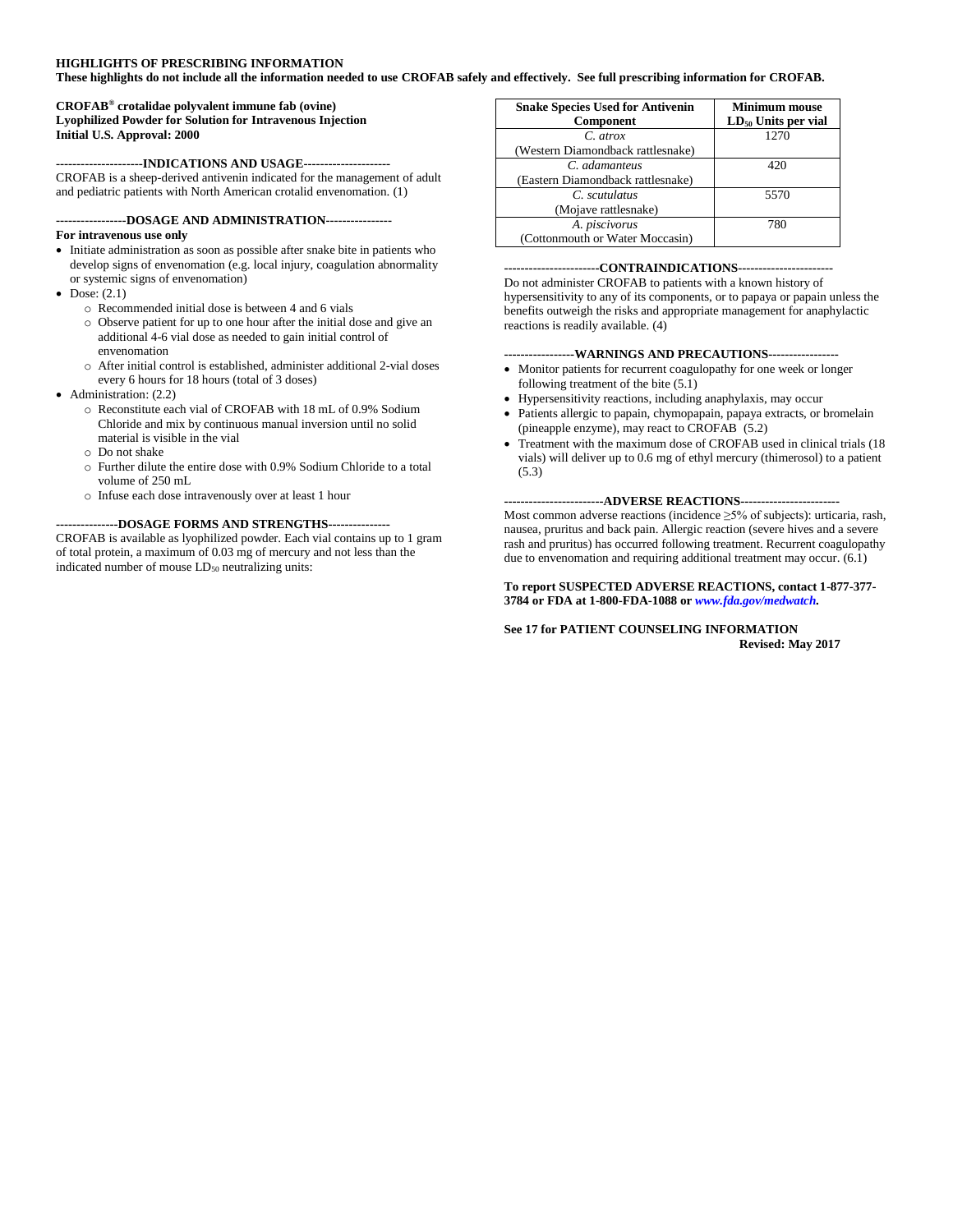# **FULL PRESCRIBING INFORMATION: CONTENTS\***

- **1 INDICATIONS AND USAGE**
- **2 DOSAGE AND ADMINISTRATION**
- 2.1 Dosage
- 2.2 Preparation and Administration
- **3 DOSAGE FORMS AND STRENGTHS**
- **4 CONTRAINDICATIONS**
- **5 WARNINGS AND PRECAUTIONS**
- 5.1 Coagulopathy
- 5.2 Hypersensitivity Reactions
- 5.3 Mercury Toxicity
- **6 ADVERSE REACTIONS**
- 6.1 Clinical Trials Experience
- 6.2 Postmarketing Experience
- **8 USE IN SPECIFIC POPULATIONS**
- 8.1 Pregnancy
- 8.2 Lactation
- 8.4 Pediatric Use
- 8.5 Geriatric Use
- **11 DESCRIPTION**

## **12 CLINICAL PHARMACOLOGY**

- 12.1 Mechanism of Action
- 12.3Pharmacokinetics
- **13 NONCLINICAL TOXICOLOGY**
- 13.2Animal Toxicology and/or Pharmacology
- **14 CLINICAL STUDIES**
- **15 REFERENCES**
- **16 HOW SUPPLIED/STORAGE AND HANDLING**
- **17 PATIENT COUNSELING INFORMATION**

**\*** Sections or subsections omitted from the full prescribing information are not listed.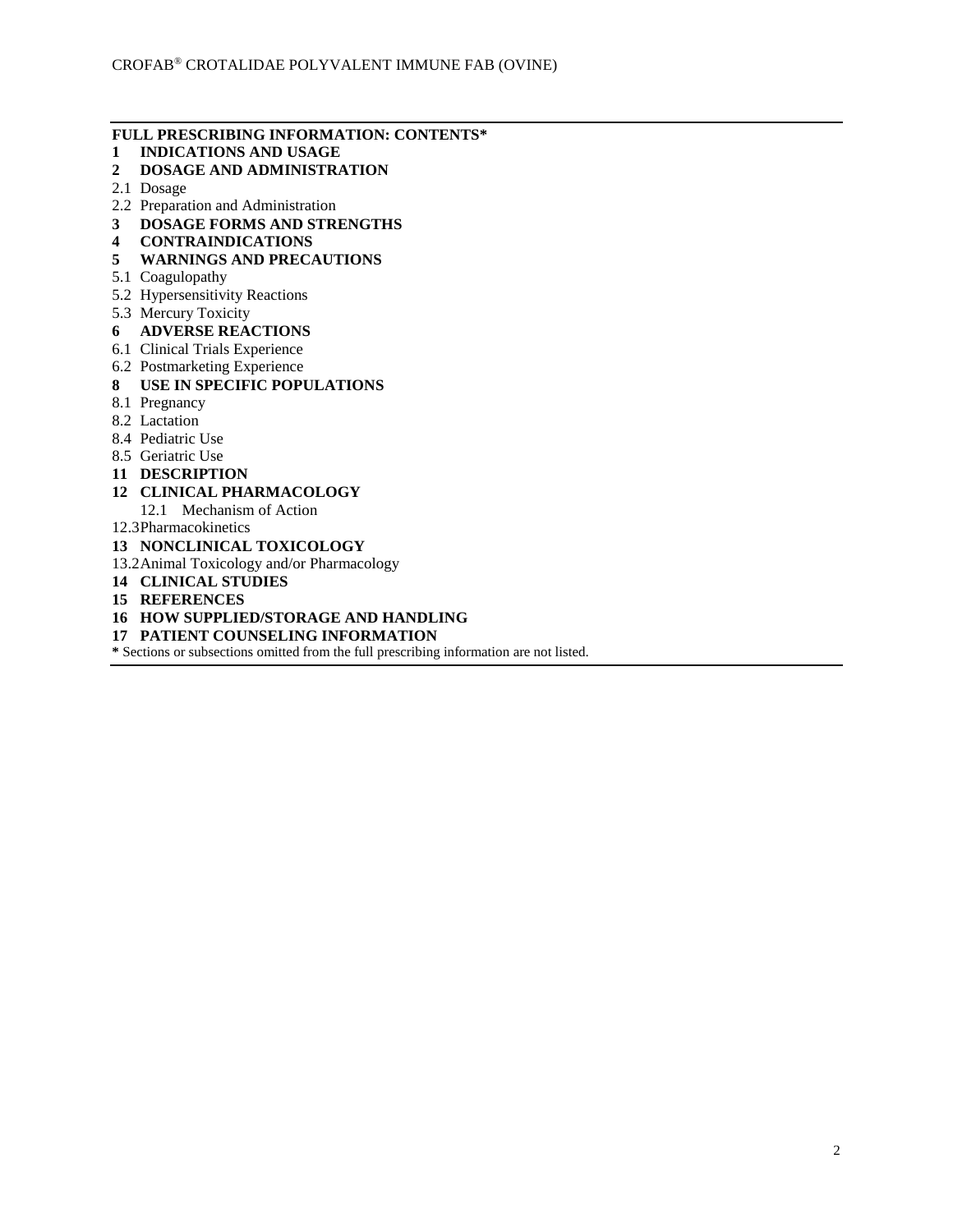# **FULL PRESCRIBING INFORMATION**

## **1 INDICATIONS AND USAGE**

CROFAB is indicated for the management of adult and pediatric patients with North American crotalid envenomation. The term crotalid is used to describe the Crotalinae subfamily (formerly known as Crotalidae) of venomous snakes which includes rattlesnakes, copperheads and cottonmouths/water moccasins.

## **2 DOSAGE AND ADMINISTRATION**

**For intravenous use only**

### **2.1 Dosage**

- Administer CROFAB as soon as possible in patients who develop any signs of envenomation (e.g., local injury, coagulation abnormality or systemic signs of envenomation) to prevent clinical deterioration. CROFAB was shown in clinical studies to be effective when given within 6 hours of snakebite.
- Antivenin dosage requirements are contingent upon an individual patient's response. Based on clinical experience with CROFAB, the recommended initial dose is 4 to 6 vials; however, the starting dose may vary from a minimum of 4 vials to a maximum of 12 vials based on clinical judgment and severity of envenomation [3].
- Observe the patient for up to 1 hour following completion of the first dose to determine if initial control of envenomation has been achieved. Initial control is achieved when local signs of envenomation are arrested (leading edge of local injury is not progressing), systemic symptoms are resolved and coagulation parameters have normalized or are trending toward normal. If initial control is not achieved by the first dose, an additional dose of 4 to 6 vials should be administered repeatedly until initial control of the envenomation syndrome has been achieved.
- Once initial control has been achieved, additional 2-vial doses of CROFAB every 6 hours for up to 18 hours (3 doses) are recommended. Optimal dosing following the 18-hour scheduled dose of CROFAB has not been determined. Additional 2 vial doses may be administered as deemed necessary by the treating physician, based on the patient's clinical course.
- Infusion reactions, such as fever, low back pain, wheezing and nausea, may be related to the rate of infusion and can be controlled by decreasing the rate of administration of the solution [12]. Poison control centers are a helpful resource for individual treatment advice.

## **2.2 Preparation and Administration**

- Parenteral drug products should be inspected visually for particulate matter and discoloration prior to administration, whenever solution and container permit.
- Reconstitute each vial of CROFAB with 18 mL of 0.9% Sodium Chloride (diluent not included) and mix by continuous manual inversion until no solid material is visible in the vial. Do not shake. Further dilute the contents of all of the reconstituted vials to a total volume of 250 mL with 0.9% Sodium Chloride and mix by gently swirling.
- Use the reconstituted and diluted product within 4 hours.
- Infuse the dose intravenously over 60 minutes. However, the infusion should proceed slowly over the first 10 minutes at a 25- 50 mL/hour rate with careful observation for any allergic reaction. If no such reaction occurs, the infusion rate may be increased to the full 250 mL/hour rate until completion. Close patient monitoring is necessary.

## **3 DOSAGE FORMS AND STRENGTHS**

CROFAB is available as a sterile, nonpyrogenic, purified, lyophilized powder. Each vial contains up to 1 gram of total protein, a maximum of 0.03 mg of mercury and not less than the indicated number of mouse LD<sub>50</sub> neutralizing units\*:

| <b>Snake Species Used for Antivenin Component</b>      | Minimum mouse LD <sub>50</sub> Units per vial |
|--------------------------------------------------------|-----------------------------------------------|
| C. atrox (Western Diamondback rattlesnake)             | 1270                                          |
| C. <i>adamanteus</i> (Eastern Diamondback rattlesnake) | 420                                           |
| C. scutulatus (Mojave rattlesnake)                     | 5570                                          |
| A. <i>piscivorus</i> (Cottonmouth or Water Moccasin)   | 780                                           |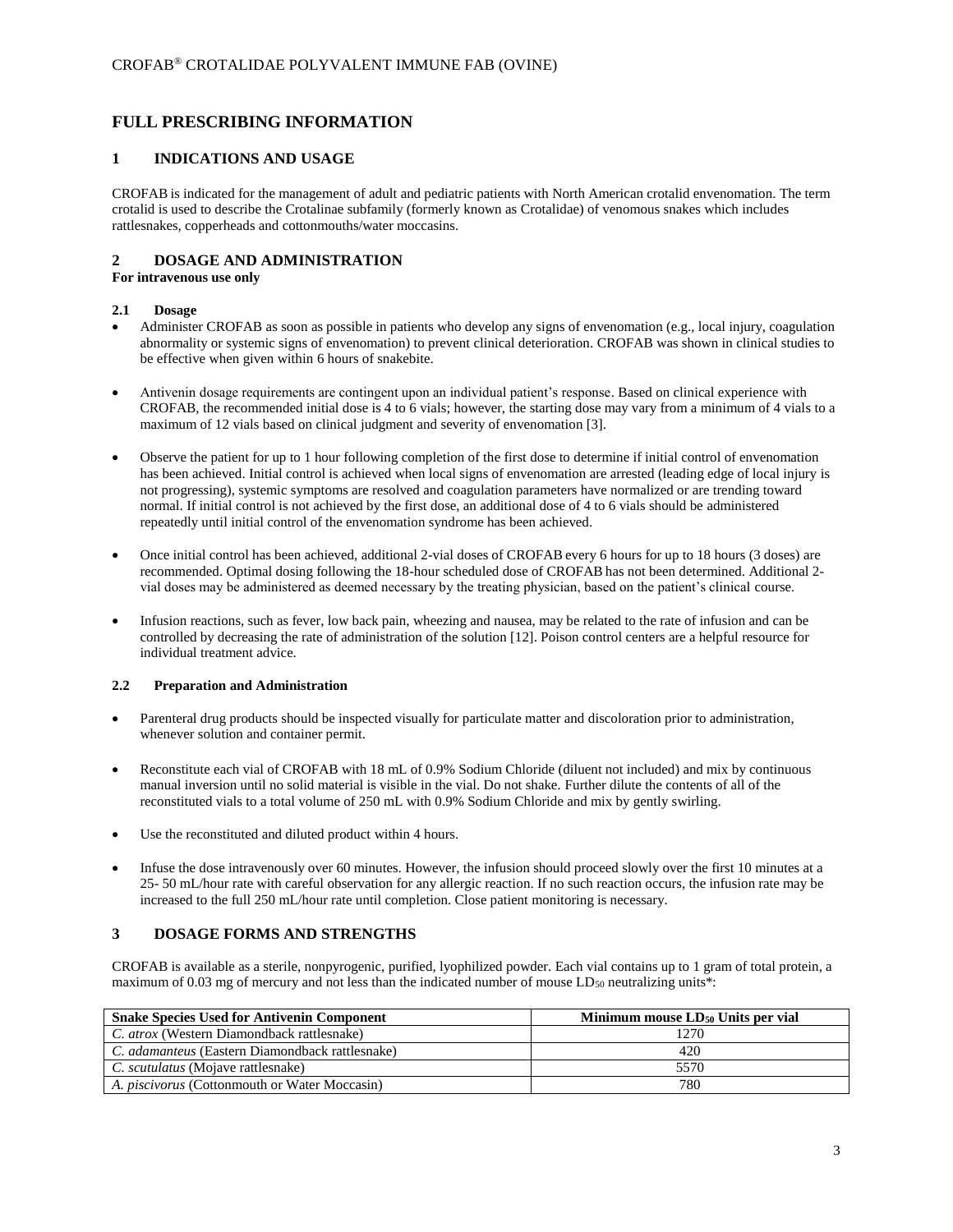\* As of 2008, the potency assay has been optimized for a new strain of mice, which has resulted in changes to the minimum mouse LD<sub>50</sub> neutralizing units. These changes do not reflect any change in product potency, but only a different biological response of the mouse strain to the venom.

## **4 CONTRAINDICATIONS**

Do not administer CROFAB to patients with a known history of hypersensitivity to papaya or papain unless the benefits outweigh the risks and appropriate management for anaphylactic reactions is readily available.

## **5 WARNINGS AND PRECAUTIONS**

### **5.1 Coagulopathy**

Coagulopathy is a complication noted in many victims of crotalid envenomation that arises due to the ability of the snake venom to interfere with the blood coagulation cascade [5, 9, 10], and is seen more frequently in severely envenomated patients.

In clinical trials with CROFAB, recurrent coagulopathy (the return of a coagulation abnormality after it has been successfully treated with antivenin), characterized by decreased fibrinogen, decreased platelets and elevated prothrombin time, occurred in approximately half of patients studied. The clinical significance of these recurrent abnormalities is not known; however, one systematic review of the literature showed that medically significant bleeding following treatment of Crotaline snake envenomation is uncommon, occurring with an estimated frequency of 0.5% [13]. Recurrent coagulation abnormalities were observed only in patients who experienced coagulation abnormalities during their initial hospitalization, although coagulopathy can initially appear at any time before, during or after treatment. Optimal dosing to completely prevent recurrent coagulopathy has not been determined. Because CROFAB has a shorter persistence in the blood than the snake venoms that can leak from depot sites over a prolonged period of time, repeat dosing to prevent or treat such recurrence may be necessary *[see Dosage and Administration (2)]*.

Recurrent coagulopathy may persist for 1 to 2 weeks or more. Patients who experience coagulopathy due to snakebite during hospitalization for initial treatment should be monitored for signs and symptoms of recurrent coagulopathy for up to 1 week or longer at the physician's discretion. During this period, the physician should carefully assess the need for re-treatment with CROFAB and use of any type of anticoagulant or anti-platelet drug.

Because snake envenomation can cause coagulation abnormalities, the following conditions, which are also associated with coagulation defects, should be considered: cancer, collagen disease, congestive heart failure, diarrhea, elevated temperature, hepatic disorders, hyperthyroidism, poor nutritional state, steatorrhea, vitamin K deficiency.

## **5.2 Hypersensitivity Reactions**

Severe hypersensitivity reactions may occur with CROFAB. In case of acute hypersensitivity reactions, including anaphylaxis and anaphylactoid reactions, discontinue infusion and institute appropriate emergency treatment.

CROFAB contains purified immunoglobulin fragments from the blood of sheep that have been immunized with snake venoms *[see Description (11)]*. Injection of heterologous animal proteins can cause severe acute and delayed hypersensitivity reactions (late serum reaction or serum sickness) and a possible febrile response to immune complexes formed by animal antibodies and neutralized venom components [11].

Papain is used to cleave antibodies into fragments during the processing of CROFAB, and trace amounts of papain or inactivated papain residues may be present. Patients allergic to papain, chymopapain, other papaya extracts, or the pineapple enzyme bromelain may also have an allergic reaction to CROFAB. Some dust mite allergens and some latex allergens share antigenic structures with papain and patients with these allergies may be allergic to papain [7, 8].

Use the following precautions to manage hypersensitivity reactions:

- Emergency medical care (e.g., epinephrine, intravenous antihistamines and/or albuterol) should be readily available.
- Carefully monitor patients for signs and symptoms of an acute allergic reaction (e.g., urticaria, pruritus, erythema, angioedema, bronchospasm with wheezing or cough, stridor, laryngeal edema, hypotension, tachycardia).
- Follow-up all patients for signs and symptoms of delayed allergic reactions or serum sickness (e.g., rash, fever, myalgia, arthralgia).

Patients who receive a course of treatment with a foreign protein such as CROFAB may become sensitized to it. Therefore, caution should be used when administering a repeat course of treatment with CROFAB for a subsequent envenomation episode.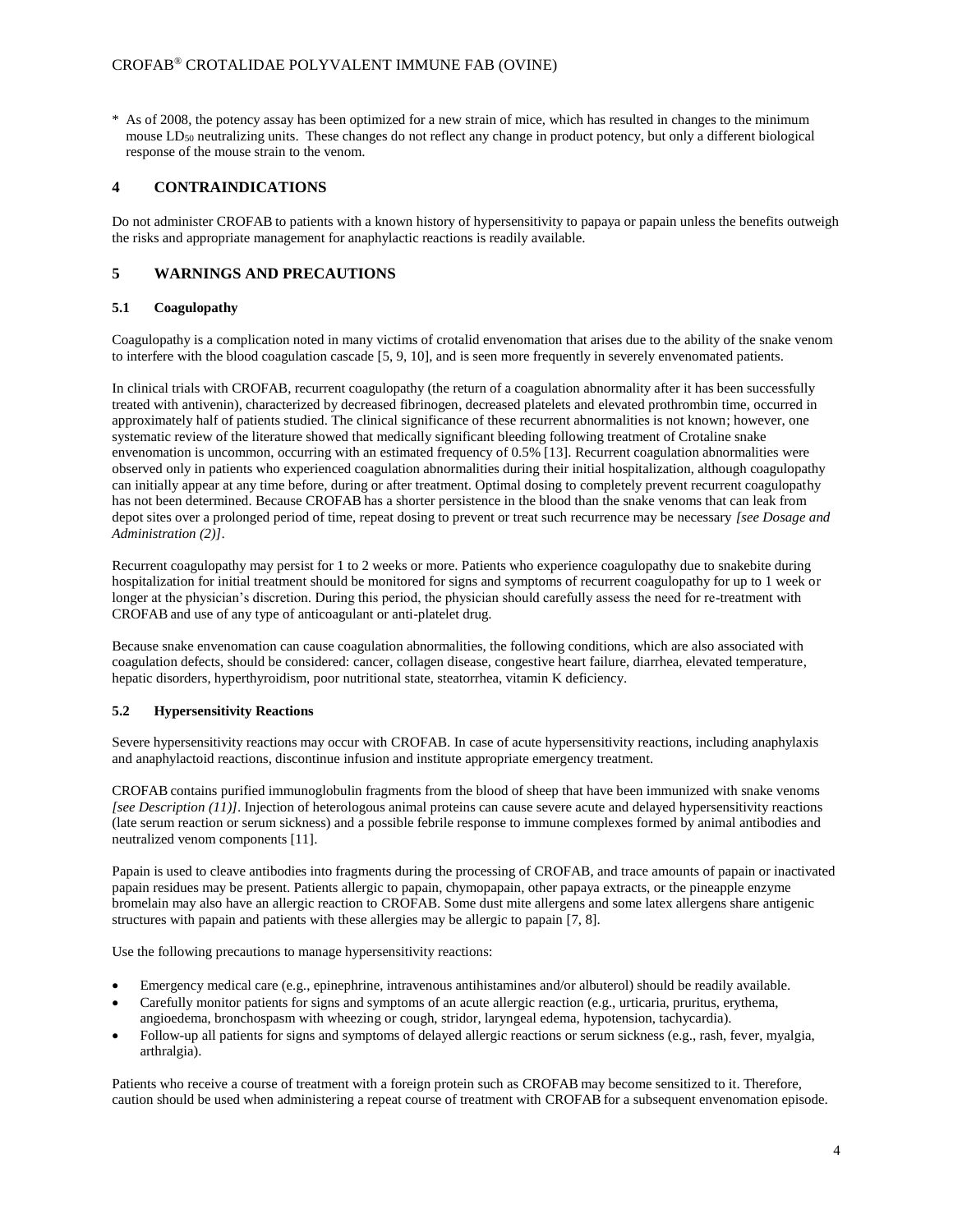Skin testing has not been used in clinical trials of CROFAB and is not required.

## **5.3 Mercury Toxicity**

The final product contains up to 30 mcg or approximately 0.03 mg of mercury per vial, which amounts up to 0.6 mg of mercury per dose (based on the maximum dose of 18 vials studied in clinical trials of CROFAB). While there are no definitive data on the toxicity of ethyl mercury, literature suggests that information related to methyl mercury toxicities may be applicable.

## **6 ADVERSE REACTIONS**

Most common adverse reactions (incidence ≥5% of subjects) were urticaria, rash, nausea, pruritus and back pain.

The following clinically significant adverse reactions are described elsewhere in the labeling:

Hypersensitivity Reactions *[see Warnings and Precautions (5.2)]*

## **6.1 Clinical Trials Experience**

Because clinical trials are conducted under widely varying conditions, adverse reaction rates observed in the clinical trials of a drug cannot be directly compared to rates in the clinical trials of another drug and may not reflect the rates observed in clinical practice.

The safety of CROFAB was evaluated in 289 patients who received CROFAB for crotalid envenomation. Forty-two patients were from two prospective clinical trials in patients who experienced mild to moderate crotalid envenomation; 247 patients were from a retrospective study in patients who experienced mild, moderate or severe envenomation. There also were safety information extracted from literature review of publications on CROFAB that contained patient exposure data.

### Premarketing Prospective Clinical Trials

A total 42 patients received CROFAB for treatment of mild to moderate crotalid envenomation in two clinical studies. The patients were aged 11 to 76 years, and 34 were male and 8 were female. Nineteen patients experienced an adverse reaction for a total of 26 adverse reactions. Adverse reactions involving the skin and appendages (primarily rash, urticaria, and pruritus) were reported in 12 of the 42 patients (see Table 1). One patient discontinued CROFAB therapy due to an allergic reaction.

Of the 19 patients who experienced adverse reactions, 3 patients experienced severe or serious adverse reactions.

- 1 patient who experienced a serious adverse reaction had recurrent coagulopathy due to envenomation, which required re-hospitalization and additional antivenin administration. This patient eventually made a complete recovery.
- 2 patients had severe adverse reactions that consisted of 1 patient who developed severe urticaria following treatment and 1 patient who developed a severe rash and pruritus several days following treatment. Both patients recovered following treatment with antihistamines and prednisone.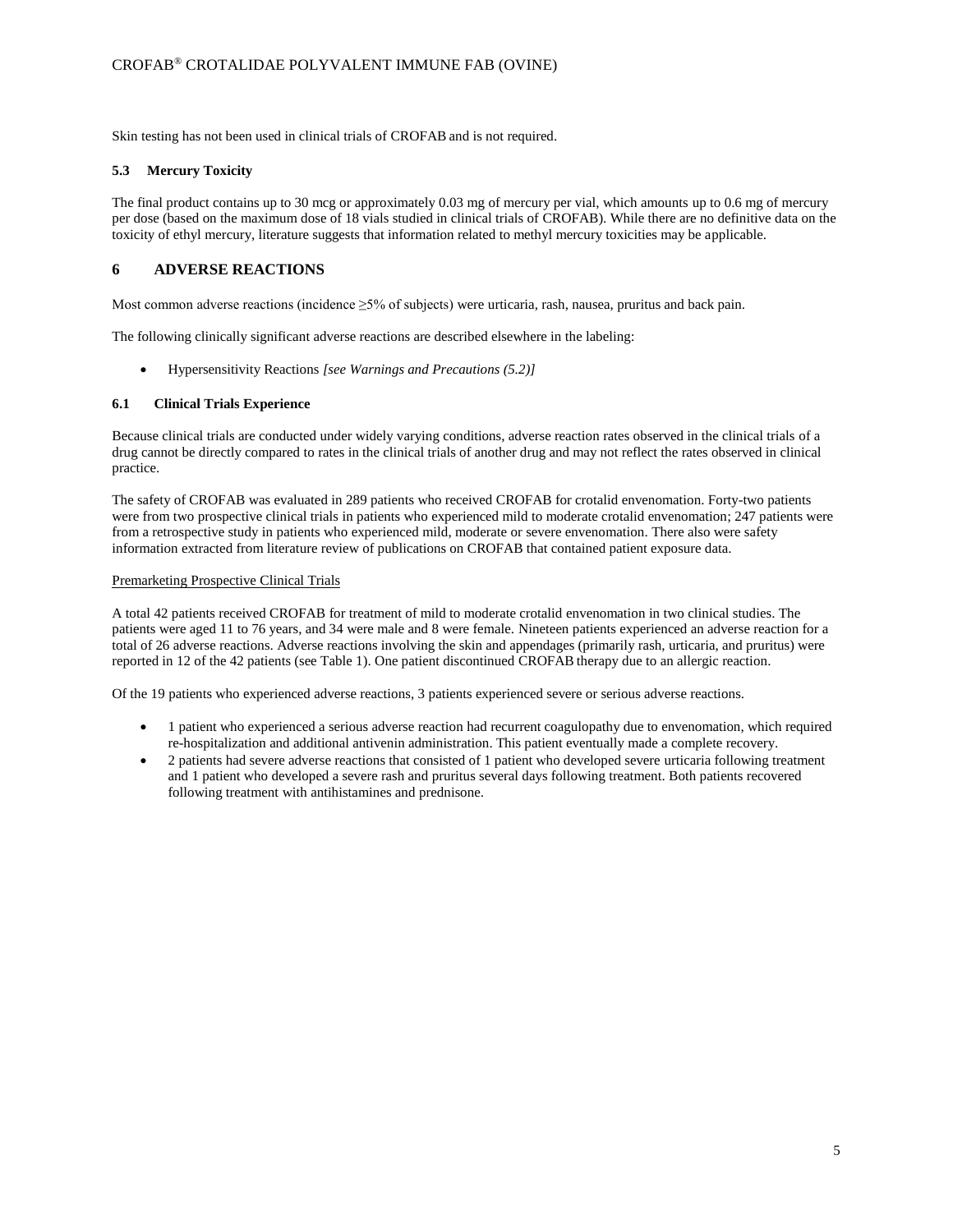## CROFAB® CROTALIDAE POLYVALENT IMMUNE FAB (OVINE)

| <b>Adverse Reaction</b>        | -<br>$n=42$                |
|--------------------------------|----------------------------|
|                                | <b>Number of Reactions</b> |
| Body as a Whole                |                            |
| Back pain                      | 2                          |
| Allergic reaction <sup>†</sup> |                            |
| Serum sickness                 |                            |
| Skin and Appendages            |                            |
| Urticaria                      | 7                          |
| Rash                           | 3                          |
| Pruritus                       | $\overline{c}$             |
| Subcutaneous nodule            |                            |
| <b>Respiratory System</b>      |                            |
| Cough                          |                            |
| Digestive System               |                            |
| Nausea                         | 3                          |
| Anorexia                       |                            |
| Hematologic/Lymphatic          |                            |
| Coagulation disorder           |                            |
| Ecchymosis                     |                            |
| Musculoskeletal                |                            |
| Myalgia                        |                            |
| Nervous System                 |                            |
| Nervousness                    |                            |

|  | Table 1 Incidence of Adverse Reactions by Body System in Premarketing Clinical Trials |  |  |  |  |  |  |
|--|---------------------------------------------------------------------------------------|--|--|--|--|--|--|
|--|---------------------------------------------------------------------------------------|--|--|--|--|--|--|

† Allergic reaction consisted of urticaria, dyspnea and wheezing in 1 patient.

Six of 42 patients experienced an adverse reaction associated with an early serum reaction and four experienced an adverse reaction associated with a late serum reaction. Two additional patients were considered to have experienced a late serum reaction by the investigator, although no associated adverse reaction was reported. Serum reactions are defined as reactions associated with CROFAB infusion. They consisted mainly of urticaria and rash, and all patients recovered without sequelae. Table 2 lists the incidence of early and late serum reactions. There were 7 events classified as early serum reactions and 5 events classified as late serum reactions; none was serious.

## **Table 2 Incidence of Early and Late Serum Reactions in Premarketing Clinical Trials**

| $\mathbf{r}$ and $\mathbf{r}$ and $\mathbf{r}$ and $\mathbf{r}$ and $\mathbf{r}$ and $\mathbf{r}$ and $\mathbf{r}$ and $\mathbf{r}$ and $\mathbf{r}$ and $\mathbf{r}$                                                                                                                                                                                                                                                                                        |                                   |  |  |
|--------------------------------------------------------------------------------------------------------------------------------------------------------------------------------------------------------------------------------------------------------------------------------------------------------------------------------------------------------------------------------------------------------------------------------------------------------------|-----------------------------------|--|--|
|                                                                                                                                                                                                                                                                                                                                                                                                                                                              | $n=42$<br><b>Number of Events</b> |  |  |
| <b>Early Serum Reactions</b>                                                                                                                                                                                                                                                                                                                                                                                                                                 |                                   |  |  |
| Urticaria                                                                                                                                                                                                                                                                                                                                                                                                                                                    |                                   |  |  |
| Cough                                                                                                                                                                                                                                                                                                                                                                                                                                                        |                                   |  |  |
| Allergic reaction**                                                                                                                                                                                                                                                                                                                                                                                                                                          |                                   |  |  |
| <b>Late Serum Reactions</b>                                                                                                                                                                                                                                                                                                                                                                                                                                  |                                   |  |  |
| Rash                                                                                                                                                                                                                                                                                                                                                                                                                                                         |                                   |  |  |
| Pruritus                                                                                                                                                                                                                                                                                                                                                                                                                                                     |                                   |  |  |
| Urticaria                                                                                                                                                                                                                                                                                                                                                                                                                                                    |                                   |  |  |
| Serum sickness <sup>+</sup>                                                                                                                                                                                                                                                                                                                                                                                                                                  |                                   |  |  |
| $\mathbf{a} \cdot \mathbf{b} = \mathbf{a} \cdot \mathbf{b} = \mathbf{a} \cdot \mathbf{b} = \mathbf{a} \cdot \mathbf{a} \cdot \mathbf{b} = \mathbf{a} \cdot \mathbf{b} \cdot \mathbf{c} + \mathbf{b} \cdot \mathbf{c} + \mathbf{c} \cdot \mathbf{c} + \mathbf{c} \cdot \mathbf{c} + \mathbf{c} \cdot \mathbf{c} + \mathbf{c} \cdot \mathbf{c} + \mathbf{c} \cdot \mathbf{c} + \mathbf{c} \cdot \mathbf{c} + \mathbf{c} \cdot \mathbf{c} + \mathbf{c} \cdot \$ |                                   |  |  |

\*\* Allergic reaction consisted of urticaria, dyspnea and wheezing in 1 patient.

† Serum sickness consisted of severe rash and pruritus in 1 patient.

#### Postmarketing Retrospective Study

This was a retrospective study of data collected from postmarketing use of CROFAB to compare treatment and outcome characteristics between patients with severe envenomation to those with mild to moderate envenomation. A total of 247 patients received CROFAB for treatment of mild, moderate or severe crotalid envenomation. The patients were aged 1 to 91 years, and 206 were male and 41 were female. Of the 247 patients, 209 were classified as mild/moderate (n=181) or severe (n=28), while 38 patients did not have enough data to calculate an initial severity score.

There were a total of 36 immediate adverse drug reactions reported in 15 patients (6.1%,  $n = 247$ ).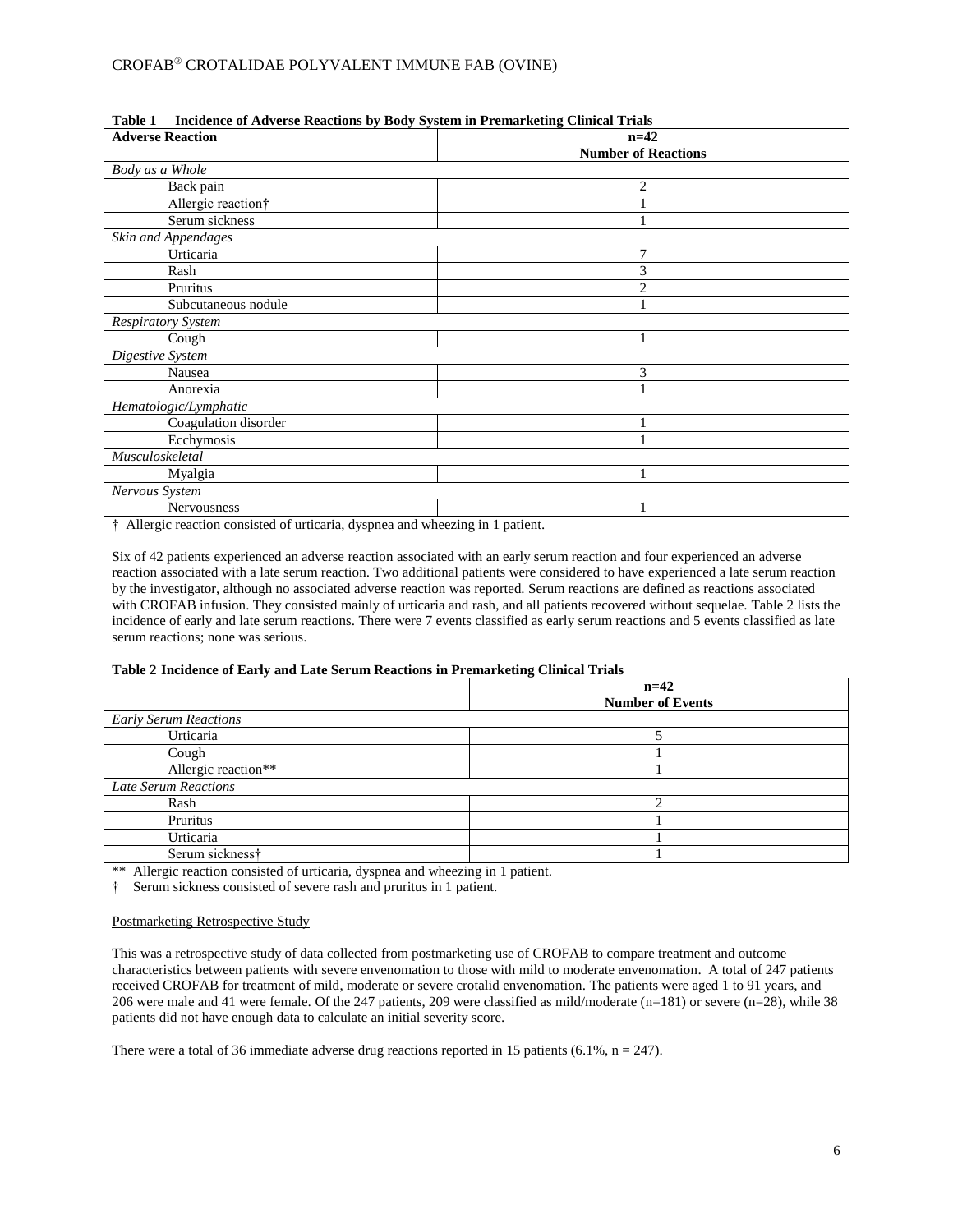- There were 11 immediate serious adverse events related to CROFAB administration reported in four patients. The events included two episodes each of hypotension and tongue swelling, and one episode each of chest discomfort, angioedema, bronchospasm, wheezing, tracheal edema, dyspnea, and lip swelling.
- There were 22 immediate non-serious adverse events related to CROFAB administration reported in 12 patients. The events included four episodes each of rash and pruritus, three episodes of urticaria and one episode each of tachycardia, tachypnea, erythema, swelling, hyperhidrosis, dizziness, headache, musculoskeletal chest pain, chills, feeling cold and nervousness.

Delayed hypersensitivity reactions were reported for two patients. In one patient, symptoms described as hives, itching and epigastric pressure occurred 6 days post-dosing and were not serious. In the second patient, symptoms were not described in the medical records and therefore were not captured in this study.

Recurrent coagulopathy developed in 5 severely envenomated patients and in 6 mild/moderate envenomated patients. In addition, 7 mild/moderate patients experienced delayed-onset coagulopathy. One severely envenomated patient with recurrent coagulopathy experienced medically significant bleeding.

## Additional Published Clinical Studies Experience

From a literature review of nine publications on CROFAB that contained patient exposure data, 15 of 313 (4.8%) patients receiving CROFAB experienced acute hypersensitivity reactions. The most common signs and symptoms associated with these reactions were rash (10 patients) and wheezing (3 patients). Most reactions were mild, resolved after antihistamine therapy, and did not require discontinuation of antivenom therapy. No patient developed a life-threatening hypersensitivity reaction, required intubation, suffered lasting ill-effect or died as a result of CROFAB administration.

Follow up data (minimum of six days after treatment) were available in 94 of the 313 patients. Delayed hypersensitivity reactions were reported in 10 cases. The most common signs and symptoms of delayed hypersensitivity were rash (9 patients) and fever (3 patients). Most were mild and treated with antihistamines and steroids.

## **6.2 Postmarketing Experience**

The following additional adverse reactions have been identified during post approval use of CROFAB. Because these reactions are reported voluntarily from a population of uncertain size, it is not always possible to reliably estimate their frequency or establish a causal relationship to product exposure:

- Delayed allergic reaction manifested by fever, pruritis and/or rash
- Delayed or recurrent coagulopathy or thrombocytopenia
- Failure to achieve initial control
- Recurrent swelling refractory to treatment
- Thrombocytopenia refractory to treatment
- Prolonged hospitalization
- Bleeding
- Tremor
- Treatment failure resulting in death

# **8 USE IN SPECIFIC POPULATIONS**

## **8.1 Pregnancy**

## Risk Summary

Animal reproduction studies have not been conducted with CROFAB. It is also not known whether CROFAB can cause fetal harm when administered to a pregnant woman or can affect reproduction capacity. CROFAB should be given to a pregnant woman only if clearly needed. In the U.S. general population, the estimated background risk of major birth defects and miscarriage in clinically recognized pregnancies is 2-4% and 15-20%, respectively.

## Clinical Considerations

CROFAB contains mercury in the form of ethyl mercury from thimerosal *[see Warnings and Precautions (5.3)]*. Although there are limited toxicology data on ethyl mercury, high dose and acute exposures to methyl mercury have been associated with neurological and renal toxicities. Developing fetuses and very young children are most susceptible and therefore, at greater risk.

## **8.2 Lactation**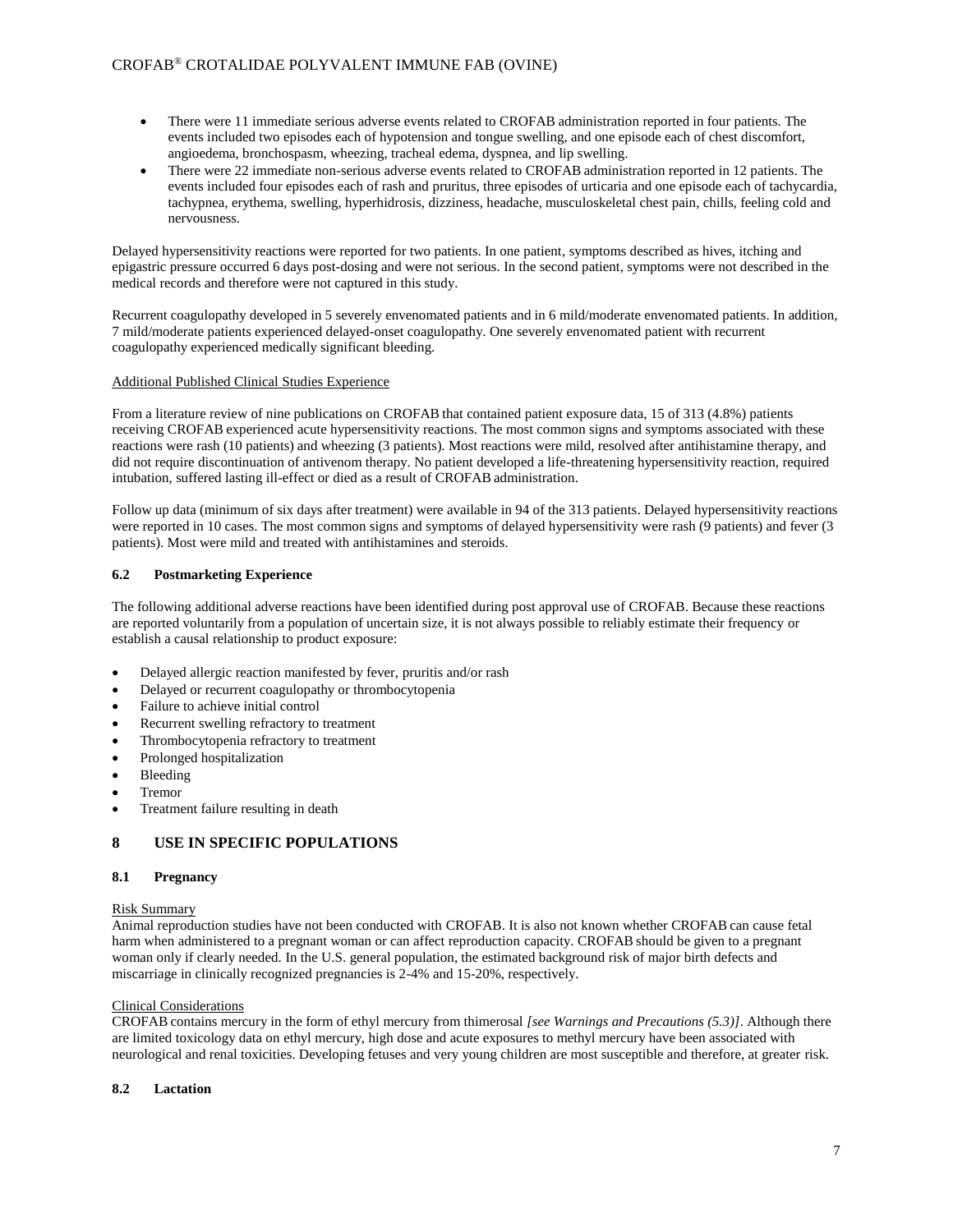#### Risk Summary

It is not known whether CROFAB is excreted in human breast milk. Because many drugs are excreted in human milk, caution should be exercised when CROFAB is administered to a nursing woman.

## **8.4 Pediatric Use**

Thirty-two percent (78/247) of patients studied in a post-marketing retrospective study of CROFAB were 16 years of age or younger (median 8.5 years [range 1 to 16 years]). Initial control of envenomation was achieved in 64/72 (89%) of pediatric patients, which was similar to the initial control rate in adults (103/128, 80%). Changes in severity score, recurrence and incidence of adverse reactions were similar between pediatric and adult patients, indicating safety and efficacy in the pediatric population are comparable to that in adults. Limited published clinical experience has not shown that a dosage adjustment for age should be made [14, 15].

CROFAB contains mercury in the form of ethyl mercury from thimerosal *[see Warnings and Precautions (5.3)]*. Although there are limited toxicology data on ethyl mercury, high dose and acute exposures to methyl mercury have been associated with neurological and renal toxicities. Developing fetuses and very young children are most susceptible and therefore, at greater risk.

## **8.5 Geriatric Use**

Five percent (13/247) of patients studied in a post-marketing retrospective study of CROFAB were over 65 years of age (median 72 years [range 67 to 91 years]). The efficacy and safety of CROFAB in the geriatric population appears comparable to the overall population.

## **11 DESCRIPTION**

CROFAB [Crotalidae Polyvalent Immune Fab (Ovine)] is a sterile, nonpyrogenic, purified, lyophilized preparation of ovine Fab (monovalent) immunoglobulin fragments obtained from the blood of healthy sheep flocks immunized with one of the following North American snake venoms: Crotalus atrox (Western Diamondback rattlesnake), Crotalus adamanteus (Eastern Diamondback rattlesnake), Crotalus scutulatus (Mojave rattlesnake), and Agkistrodon piscivorus (Cottonmouth or Water Moccasin). To obtain the final antivenin product, the four different monospecific antivenins are mixed. Each monospecific antivenin is prepared by fractionating the immunoglobulin from the ovine serum, digesting it with papain, and isolating the venom specific Fab fragments on ion exchange and affinity chromatography columns.

CROFAB is standardized by its ability to neutralize the lethal action of each of the four venom immunogens following intravenous injection in mice. The potency of the product will vary from batch to batch; however, a minimum number of mouse LD<sub>50</sub> neutralizing units against each of the four venoms is included in every vial of final product, as shown in Table 3.

| <b>Venom</b>           | Minimum Potency per Vial of CROFAB <sup>2</sup> |
|------------------------|-------------------------------------------------|
| Crotalus atrox         | >1270                                           |
| Crotalus adamanteus    | >420                                            |
| Crotalus scutulatus    | > 5570                                          |
| Agkistrodon piscivorus | 780                                             |

 $1$  One neutralizing unit is determined as the amount of the mixed monospecific Fab proteins necessary to neutralize one LD<sub>50</sub> of each of the four venoms, where the LD<sub>50</sub> is the amount of venom that would be lethal in 50% of mice.

 $2<sup>2</sup>$  As of 2008, the potency assay has been optimized for a new strain of mice, which has resulted in changes to the minimum mouse LD<sup>50</sup> neutralizing units. These changes do not reflect any change in product potency, but only a different biological response of the mouse strain to the venom.

Each vial of CROFAB contains up to 1 gram of total protein and sodium phosphate buffer consisting of dibasic sodium phosphate USP and sodium chloride USP. Thimerosal is used as a preservative in the manufacturing process, and as such, mercury is carried over into the final product at an amount no greater than 30 mcg per vial, which amounts to no more than 0.6 mg of mercury per dose (based on the maximum dose of 18 vials used in clinical studies of CROFAB). The product is intended for intravenous administration after reconstitution with 18 mL of 0.9% Sodium Chloride.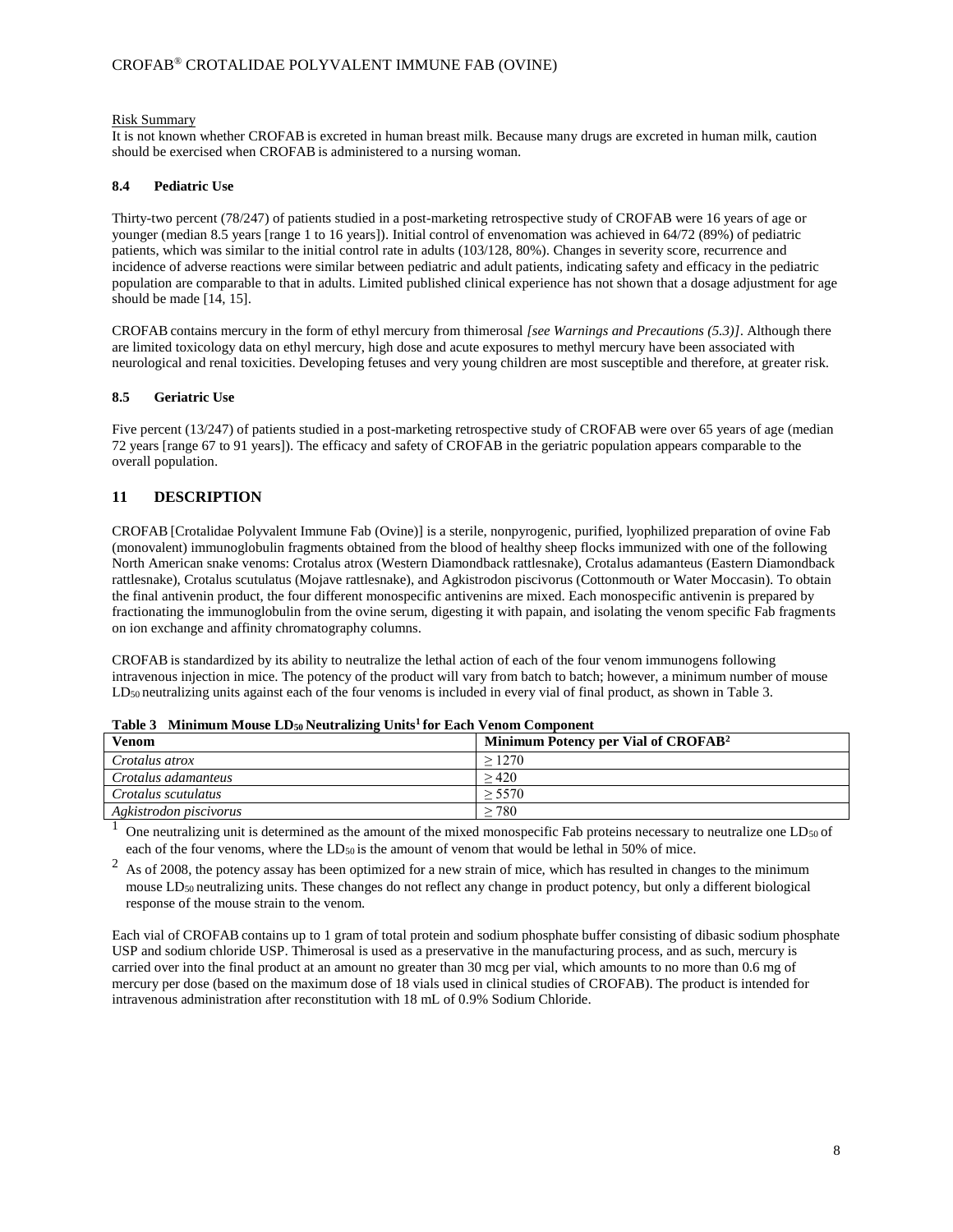# **12 CLINICAL PHARMACOLOGY**

## **12.1 Mechanism of Action**

CROFAB is a venom-specific Fab fragment of immunoglobulin G (IgG) that works by binding and neutralizing venom toxins, facilitating their redistribution away from target tissues and their elimination from the body.

### **12.3 Pharmacokinetics**

A limited number of samples were collected from three patients in the pharmacokinetic study of CROFAB. Based on these data, estimates of elimination half-life were made. The elimination half-life for total Fab ranged from approximately 12 to 23 hours. These limited pharmacokinetic estimates of half-life are augmented by data obtained with an analogous ovine Fab product produced by BTG International Inc. using a similar production process. In that study, 8 healthy subjects were given 1 mg of intravenous digoxin followed by an approximately equimolar neutralizing dose of 76 mg of digoxin immune Fab (ovine). Total Fab was shown to have a volume of distribution of 0.3 L/kg, a systemic clearance of 32 mL/min (approximately 0.4 mL/min/kg) and an elimination half-life of approximately 15 hours.

## **13 NONCLINICAL TOXICOLOGY**

### **13.2 Animal Toxicology and/or Pharmacology**

CROFAB was effective in neutralizing the venoms of 10 clinically important North American crotalid snakes in a murine lethality model (see Table 4) [1]. In addition, preliminary data from experiments in mice using whole IgG from the sheep immunized for CROFAB production suggest that CROFAB might possess antigenic cross-reactivity against the venoms of some Middle Eastern and North African snakes; however, there are no clinical data available to confirm these findings.

| <b>Study Objective &amp; Design</b>                                                          | <b>Endpoint Measured</b>        | <b>Major Findings and Conclusions</b>                                                                                                                                                                                                                                                     |  |  |
|----------------------------------------------------------------------------------------------|---------------------------------|-------------------------------------------------------------------------------------------------------------------------------------------------------------------------------------------------------------------------------------------------------------------------------------------|--|--|
| To determine the cross-<br>neutralizing ability of CROFAB to<br>protect mice from the lethal | ED <sub>50</sub> for each venom | (Note: Lower numbers represent increased<br>potency against venoms listed)                                                                                                                                                                                                                |  |  |
| effects of venom from clinically<br>important species.                                       |                                 | Challenge Venom<br>$ED_{50}$ (mg antivenin/mg venom)                                                                                                                                                                                                                                      |  |  |
|                                                                                              |                                 | 3<br>$C.$ atrox                                                                                                                                                                                                                                                                           |  |  |
|                                                                                              |                                 | 18<br>C. adamanteus                                                                                                                                                                                                                                                                       |  |  |
| Separate groups of mice were                                                                 |                                 | C. scutulatus<br>8                                                                                                                                                                                                                                                                        |  |  |
| injected with increasing doses of                                                            |                                 | 4<br>A. piscivorus                                                                                                                                                                                                                                                                        |  |  |
| CROFAB pre-mixed with two                                                                    |                                 | C. h. atricaudatus<br>11                                                                                                                                                                                                                                                                  |  |  |
| LD <sub>50</sub> of each venom tested.                                                       |                                 | $C. v.$ helleri<br>6                                                                                                                                                                                                                                                                      |  |  |
|                                                                                              |                                 | C. m. molossus<br>5                                                                                                                                                                                                                                                                       |  |  |
|                                                                                              |                                 | 8<br>A. c. contortrix                                                                                                                                                                                                                                                                     |  |  |
|                                                                                              |                                 | S. m. barbouri<br>12                                                                                                                                                                                                                                                                      |  |  |
|                                                                                              |                                 | C. h. horridus<br>6                                                                                                                                                                                                                                                                       |  |  |
|                                                                                              |                                 | Based on data from studies in mice, CROFAB has relatively<br>good cross-protection against venoms not used in the<br>immunization of flocks used to produce it. For $C$ , $\nu$ , <i>helleri</i> and<br>C. <i>m. molossus</i> , higher doses may be required based on<br>historical data. |  |  |

### **Table 4 Average ED<sup>50</sup> Values for CROFAB in Mice**

## **14 CLINICAL STUDIES**

The safety and efficacy of CROFAB in crotalid envenomation were evaluated in two premarketing prospective and one postmarketing retrospective studies. The prospective studies evaluated patients suffering from minimal to moderate North American crotalid envenomation. The postmarketing study evaluated patients suffering from mild, moderate or severe envenomation. The definition of minimal, moderate, and severe envenomation in clinical studies of CROFAB is provided in Table 5.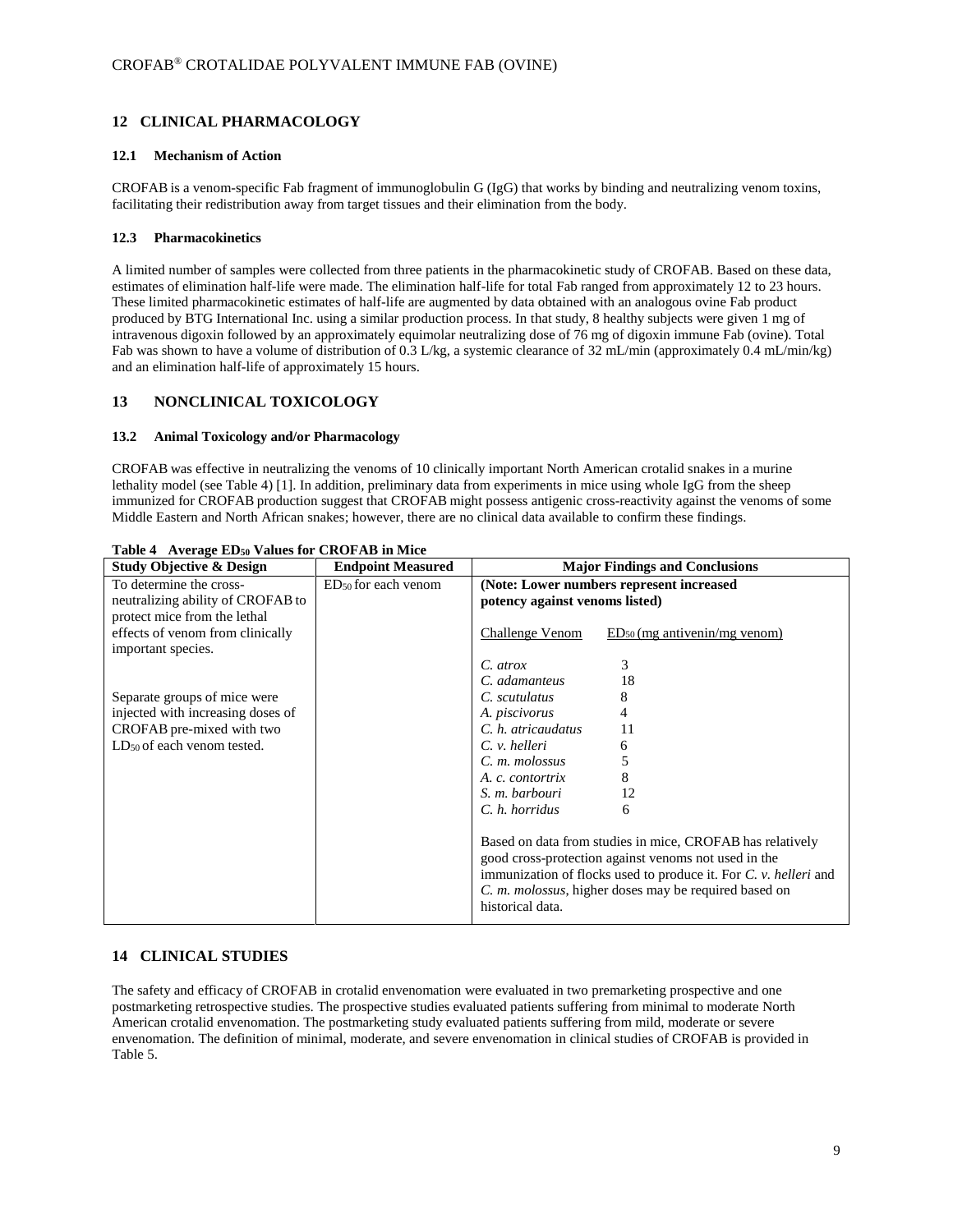| <b>Envenomation Severity</b> | <b>Definition</b>                                                                                                                                                                                                                                                                                                                                                                                                                                                                                                                                                                                                                                             |  |  |  |
|------------------------------|---------------------------------------------------------------------------------------------------------------------------------------------------------------------------------------------------------------------------------------------------------------------------------------------------------------------------------------------------------------------------------------------------------------------------------------------------------------------------------------------------------------------------------------------------------------------------------------------------------------------------------------------------------------|--|--|--|
| Minimal                      | Swelling, pain, and ecchymosis limited to the immediate bite site<br>Systemic signs and symptoms absent<br>Coagulation parameters normal with no clinical evidence of bleeding                                                                                                                                                                                                                                                                                                                                                                                                                                                                                |  |  |  |
| Moderate                     | Swelling, pain, and ecchymosis involving less than a full extremity or, if bite was sustained<br>on the trunk, head or neck, extending less than 50 cm<br>Systemic signs and symptoms may be present but not life threatening, including but not<br>limited to nausea, vomiting, oral paresthesia or unusual tastes, mild hypotension (systolic<br>blood pressure $>90$ mmHg), mild tachycardia (heart rate $<$ 150), and tachypnea<br>Coagulation parameters may be abnormal, but no clinical evidence of bleeding present (minor<br>hematuria, gum bleeding and nosebleeds are allowed if they are not considered severe in the<br>investigator's judgment) |  |  |  |
| Severe                       | Swelling, pain, and ecchymosis involving more than an entire extremity or threatening the<br>airway<br>Systemic signs and symptoms are markedly abnormal, including severe alteration of mental<br>status, severe hypotension, severe tachycardia, tachypnea, or respiratory insufficiency<br>Coagulation parameters are abnormal, with serious bleeding or severe threat of bleeding                                                                                                                                                                                                                                                                         |  |  |  |

**Table 5 Definition of Minimal, Moderate, and Severe Crotalid Envenomation**

### Premarketing Prospective Studies

Two premarketing prospectively defined, open label, multi-center trials were conducted in otherwise healthy patients 11 years of age or older who had experienced minimal or moderate North American crotalid envenomation that showed evidence of progression. Progression was defined as the worsening of any evaluation parameter used in the grading of an envenomation: local injury, laboratory abnormality or symptoms and signs attributable to crotalid snake venom poisoning. Both clinical trials excluded patients with Copperhead envenomation.

Efficacy was determined using a Snakebite Severity Score (SSS) [2] (referred to as the efficacy score or ES) and an investigator's clinical assessment (ICA) of efficacy. The SSS is a tool used to measure the severity of envenomation based on six body categories: local wound (e.g., pain, swelling and ecchymosis), pulmonary, cardiovascular, gastrointestinal, hematological and nervous system effects. A higher score indicates worse symptoms. CROFAB was required to prevent an increase in the ES in order to demonstrate efficacy.

The ICA was based on the investigator's clinical judgment as to whether the patient had a:

- Clinical response (pre-treatment signs and symptoms of envenomation were arrested or improved after treatment)
- Partial response (signs and symptoms of envenomation worsened, but at a slower rate than expected after treatment)
- Non-response (the patient's condition was not favorably affected by the treatment)

Safety was assessed during CROFAB infusion by monitoring for early allergic events, such as anaphylaxis and early serum reactions, and late events, such as late serum reactions *[see Adverse Reactions (6.1)]*.

In clinical study 1, 11 patients received an intravenous dose of 4 vials of CROFAB over 60 minutes. An additional 4-vial dose of CROFAB was administered after completion of the first CROFAB infusion, if deemed necessary by the investigator. At the 1 hour assessment, 10 out of 11 patients had no change or a decrease in their ES. Ten of 11 patients were also judged to have a clinical response by the ICA. After initial clinical response, two patients demonstrated a need for additional antivenom to stem progressive or recurrent symptoms and signs; one patient received an additional 4 vials of CROFAB. No patient in this study experienced an anaphylactic or anaphylactoid response or evidence of an early or late serum reaction as a result of administration of CROFAB.

Based on observations from the first study, the second clinical study compared two different CROFAB dosage schedules. Patients were given an initial intravenous dose of 6 vials of CROFAB with an option to retreat with an additional 6 vials, if needed, to achieve initial control of the envenomation syndrome. Initial control was defined as complete arrest of local manifestations and normalization of coagulation tests and systemic signs. Once initial control was achieved, patients were randomized to receive additional CROFAB either every 6 hours for 18 hours (Scheduled Group) or as needed (PRN Group).

In this study, CROFAB was administered to 31 patients with minimal or moderate crotalid envenomation. All 31 patients enrolled in the study achieved initial control of their envenomation with CROFAB, and 30, 25 and 26 of the 31 patients achieved a clinical response based on the ICA at 1, 6 and 12 hours respectively following initial control. Additionally, the mean ES was significantly decreased across the patient groups by the 12-hour evaluation time point ( $p=0.05$  for the Scheduled Group;  $p=0.05$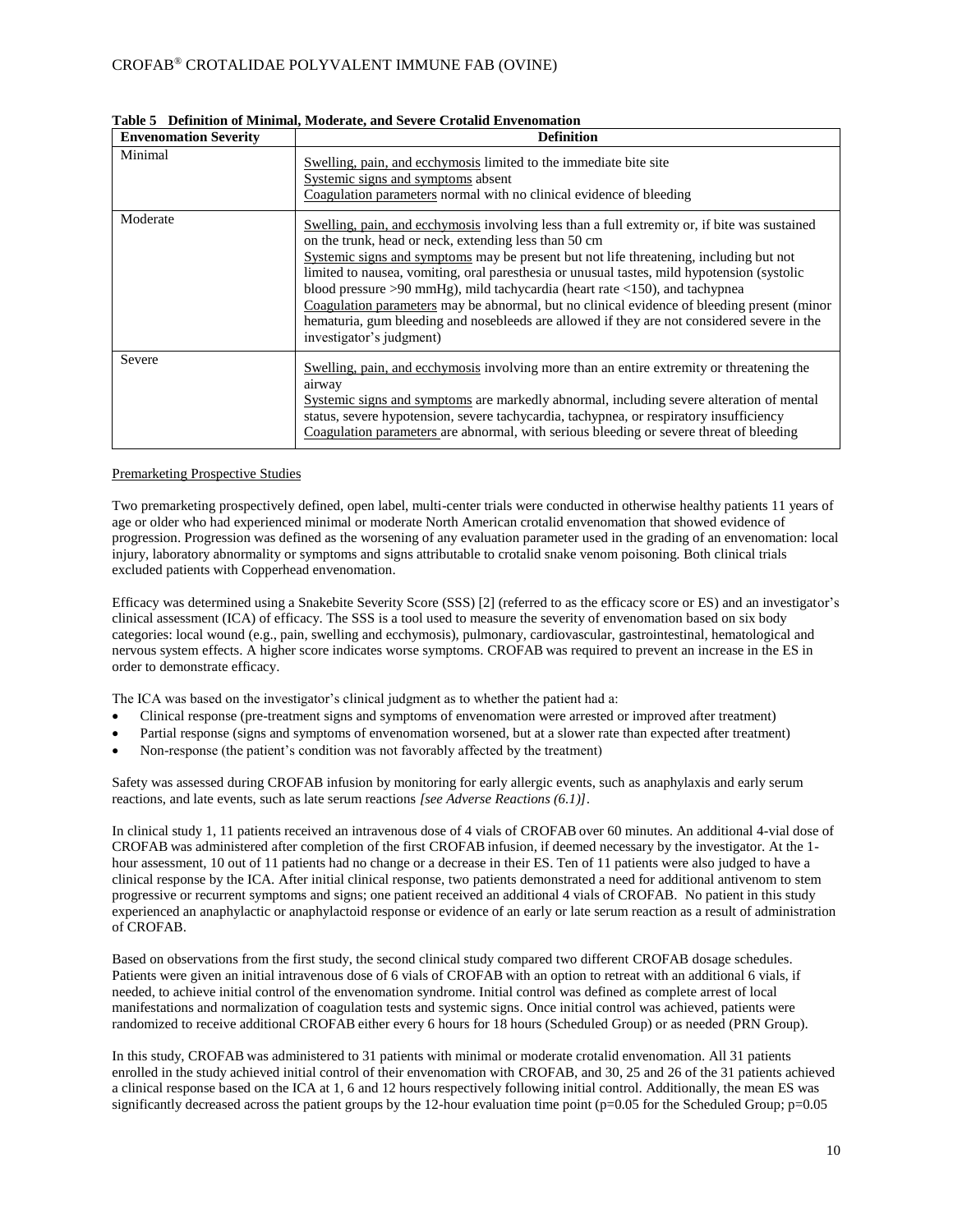for the PRN Group) (see Table 6). There was no statistically significant difference between the Scheduled Group and the PRN Group with regard to the decrease in ES.

| <b>Time Period</b>               | Scheduled Group $(n=15)$<br><b>Efficacy Score*</b><br>$Mean \pm SD$ | PRN Group $(n=16)$<br><b>Efficacy Score*</b><br>$Mean \pm SD$ |
|----------------------------------|---------------------------------------------------------------------|---------------------------------------------------------------|
| <b>Baseline</b>                  | $4.0 + 1.3$                                                         | $4.7 \pm 2.5$                                                 |
| End of Initial Control Antivenin | $3.2 \pm 1.4$                                                       | $3.3 + 1.3$                                                   |
| Infusion $(s)$                   |                                                                     |                                                               |
| 1 hour after Initial Control     | $3.1 + 1.3$                                                         | $3.2 + 0.9$                                                   |
| achieved                         |                                                                     |                                                               |
| 6 hours after Initial Control    | $2.6 \pm 1.5$                                                       | $2.6 + 1.3$                                                   |
| achieved                         |                                                                     |                                                               |
| 12 hours after Initial Control   | $2.4 + 1.1**$                                                       | $2.4 \pm 1.2**$                                               |
| achieved                         |                                                                     |                                                               |

|  |  |  |  |  | Table 6 Summary of Patient Efficacy Scores for Scheduled and PRN Groups |  |  |
|--|--|--|--|--|-------------------------------------------------------------------------|--|--|
|--|--|--|--|--|-------------------------------------------------------------------------|--|--|

No change or a decline in the Efficacy Score was considered an indication of clinical response and a sign of efficacy \*\* For both the Scheduled and the PRN Groups, differences in the Efficacy Score at the four post-baseline assessment times were statistically decreased from baseline by Friedman's test ( $p \le 0.001$ )

It has been noted in published literature accounts of rattlesnake bites that a decrease in platelets can accompany moderately severe envenomation that was not corrected by whole blood transfusions [3]. These reductions in platelet count have been observed to last from several hours to several days following the venomous bite [3, 4, 5]. In clinical study 2, 6 patients had predosing platelet counts below  $100,000/\text{mm}^3$  (baseline average of  $44,000/\text{mm}^3$ ). Platelet counts for all 6 patients increased to normal levels (average 209,000/mm<sup>3</sup>) at 1 hour following initial control dosing with CROFAB (see Figure 1).





Although the difference in the decrease in ES between the two treatment groups was not significant, the data suggest that Scheduled dosing may provide better control of envenomation symptoms caused by continued leakage of venom from depot sites. Scheduled patients experienced a lower incidence of coagulation abnormalities at follow up compared with PRN patients (see Table 7) and more patients in the PRN Group showed a reduction in platelet count after discharge than in the Scheduled Group (see Figure 2). The need to administer additional CROFAB to patients in the PRN Group after initial control suggests there is continued need of antivenin for adequate treatment.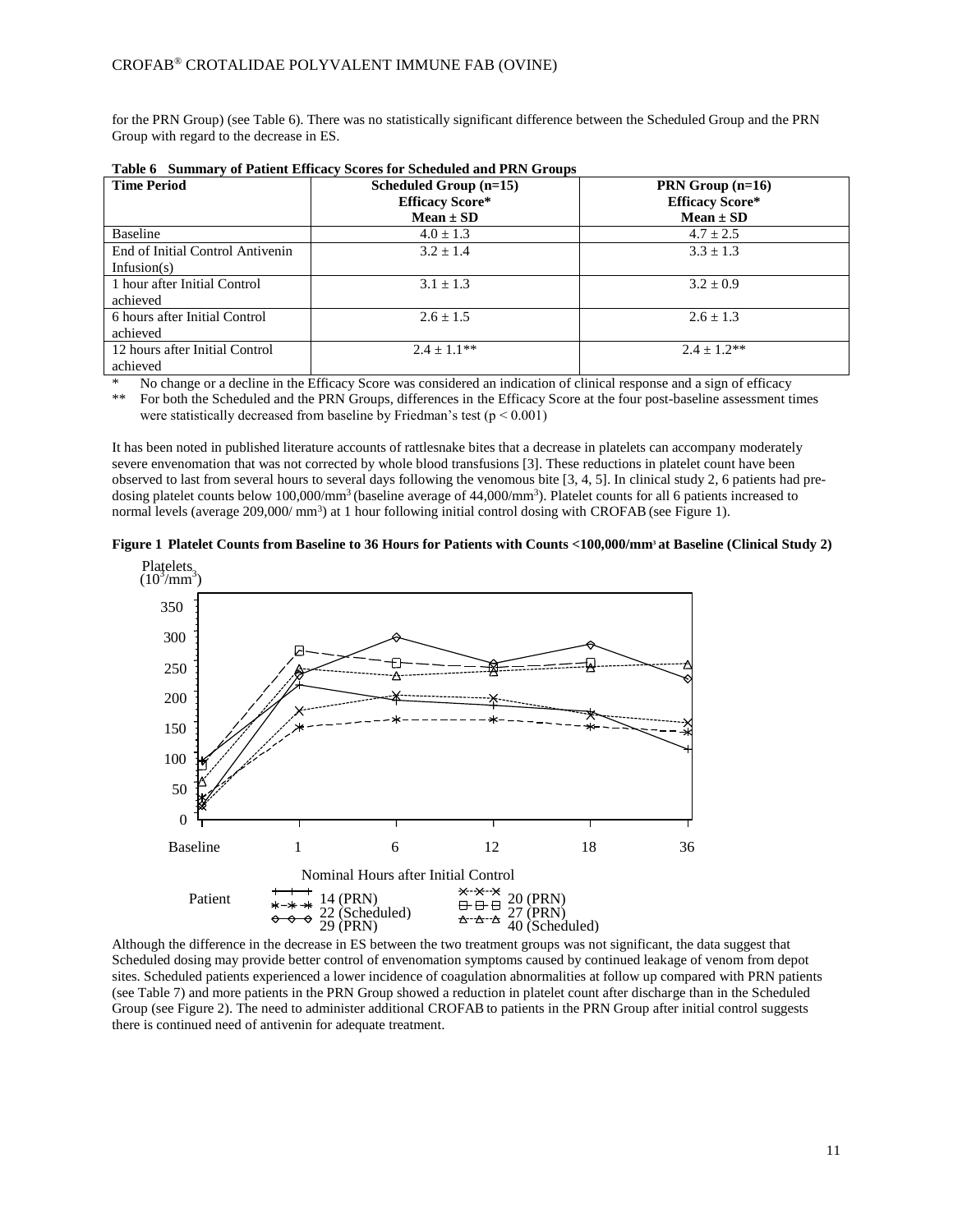| Tadir 1           | Including of Keepitchee of Coaguiopatines at Follow-Op in Beneding and FKR Dosing Groups<br>Scheduled Group $(n=14)^*$<br>(percent of patients with abnormal | PRN Group $(n=16)$<br>(percent of patients with abnormal |
|-------------------|--------------------------------------------------------------------------------------------------------------------------------------------------------------|----------------------------------------------------------|
|                   | values) $^{\wedge}$                                                                                                                                          | values) $\wedge$                                         |
| <b>Platelet</b>   | $2/14$ (14%)**                                                                                                                                               | $9/16(56\%)$ **                                          |
| <b>Fibrinogen</b> | $2/14(14\%)$                                                                                                                                                 | 7/16(44%)                                                |

|  | Table 7 Incidence of Recurrence of Coagulopathies at Follow-Up in Scheduled and PRN Dosing Groups |  |  |  |  |  |  |
|--|---------------------------------------------------------------------------------------------------|--|--|--|--|--|--|
|--|---------------------------------------------------------------------------------------------------|--|--|--|--|--|--|

^ Numbers are expressed as percent of patients that had a follow-up platelet count that was less than the count at hospital discharge, or a fibrinogen level less than 50% of the level at hospital discharge

Follow-up data not available for one patient

\*\* Statistically significant difference, p=0.04 by Fisher's Exact test

### **Figure 2 Change in Platelet Counts in Individual Patients between Follow-Up Visits and Discharge**



#### Postmarketing Retrospective Study

Following marketing approval of CROFAB, a retrospective study was conducted to assess the efficacy of CROFAB in mild, moderate and severe crotalid envenomation. This study was a multi-center, retrospective chart review of medical records of snakebite patients treated with CROFAB that compared treatment and outcomes of severe envenomation with those of mild and moderate envenomation. The primary efficacy variable was severity of envenomation as determined by a 7-point severity score. Patients were classified as having mild, moderate or severe envenomation based on their scores just prior to receiving antivenom. Those subjects with a severity score of 5 or 6 at the start of antivenom therapy were *a priori* defined as severe envenomations; those with a score of 3 or 4 were defined as moderate envenomations; and those with a score of 1 or 2 were defined as mild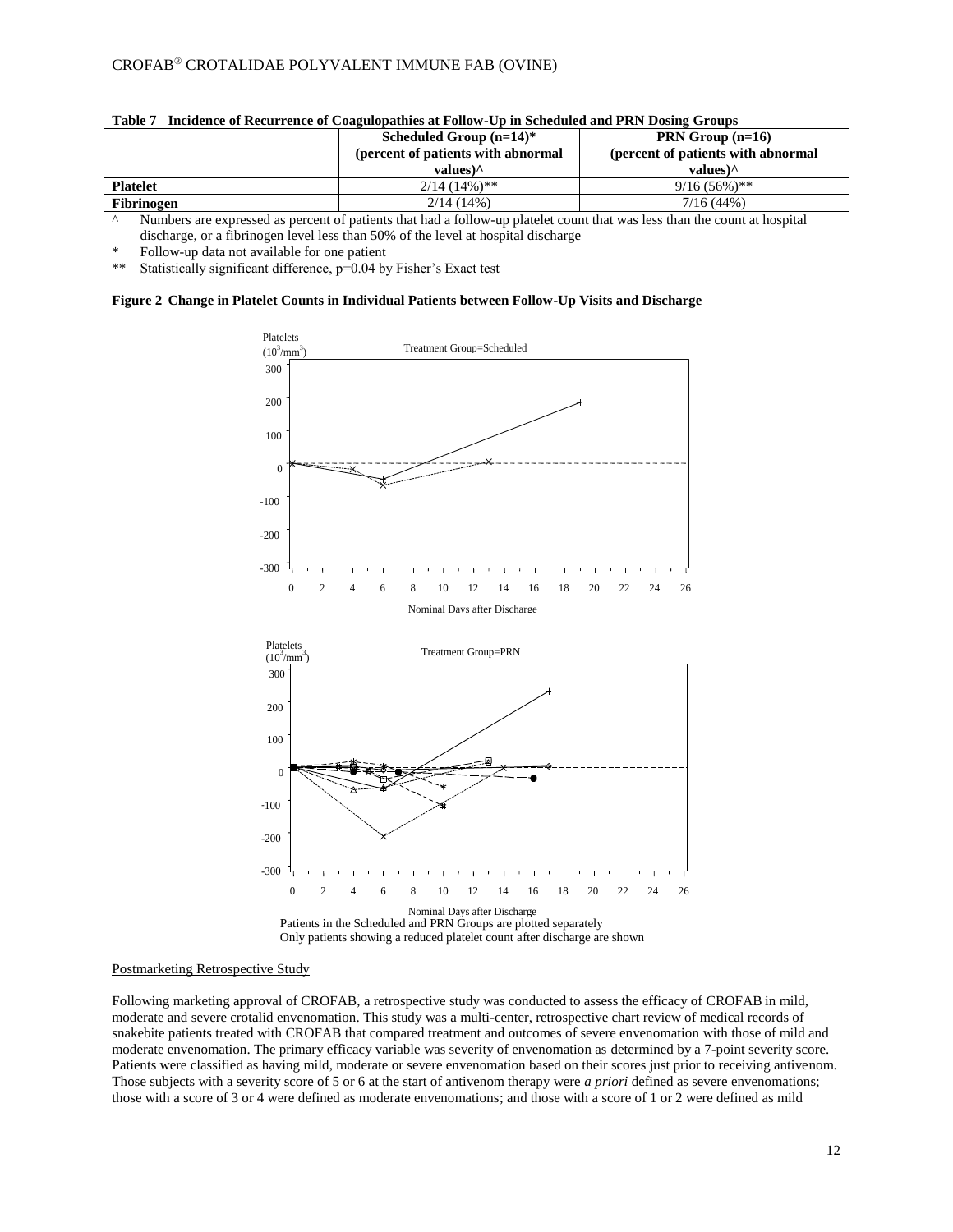## CROFAB® CROTALIDAE POLYVALENT IMMUNE FAB (OVINE)

envenomations (see Table 5). A total of 247 patients of all severities were included in the study. Patients with enough data to determine baseline severity were included in the efficacy evaluation. This comprised a cohort of 209 patients, of whom 28 were classified as severe.

Improvement in severity score was observed in all 28 severely envenomated patients. Improvement was noted for each severe venom effect studied, including limb pain and swelling; cardiovascular, respiratory, gastrointestinal and neurologic effects; and coagulopathy/defibrination syndrome, thrombocytopenia and significant/spontaneous bleeding. The median dose of CROFAB administered to treat these severe venom effects was 9 vials (median of 2 doses). Initial control of envenomation was achieved in 57% (16/28) of severely envenomated patients and 87% (158/181) of mild/moderate envenomated patients. In both groups, failure to achieve initial control was most commonly attributable to persistent coagulopathy and/or thrombocytopenia, which occurred in 1 severe case. All 12 severe patients who did not achieve initial control received only one bolus dose of 4 to 6 vials to try to achieve initial control of envenomation. Of the 23 mild/moderate cases who did not achieve initial control, 19 did not follow recommended dosing for number of doses and vials. Whether initial control could have been achieved with larger initial doses of antivenom cannot be determined from this retrospective study. All patients, whether or not they achieved initial control, experienced significant improvement of venom effects and decreased severity scores after receiving CROFAB. Among patients with severe envenomation who did not achieve initial control, median severity score improved from 5 (range:  $5 - 6$ ) before CROFAB administration to 2 (range:  $1 - 4$ ) at the last loading dose. No patient in this analysis had a severity score greater than 3 at time of final clinical assessment.

# **15 REFERENCES**

- 1. Consroe P, Egen NB, Russell FE, Gerrish K, Smith DC, Sidki A, et al. Comparison of a new ovine antigen binding fragment (Fab) antivenin for United States Crotalidae with the commercial antivenin for protection against venom induced lethality in mice. J Trop Med Hyg 1995; 53(5):507 510.
- 2. Dart RC, Hurlbut KM, Garcia R, Boren J. Validation of a severity score for the assessment of Crotalid snakebite. Ann Emerg Med 1996; 27(3):321 326.
- 3. Lavonas EJ, Ruha AM, Banner W, Bebarta V, Bernstein JN, Bush SP, Kerns WP, Richardson WH, Seifert SA, Tanen DA, Curry SC, Dart RC. Unified treatment algorithm for the management of crotaline snakebite in the United States: results of an evidence-informed consensus workshop. BMC Emerg Med February 3 2011;11:2 [\(http://www.biomedcentral.com/1471-227X/11/2\)](http://www.biomedcentral.com/1471-227X/11/2).
- 4. La Grange RG and Russell FE. Blood platelet studies in man and rabbits following Crotalus envenomation. Proc West Pharmacol Soc 1970;13:99-105.
- 5. Lyons WJ. Profound thrombocytopenia associated with Crotalus ruber ruber envenomation: a clinical case. Toxicon 1971; 9:237 240.
- 6. Tallon RW, Koch KL, Barnes SG, Ballard JO. Letter to Editor. N Engl J Med 1981;305:1347.
- 7. Quarre JP, Lecomte J, Lauwers D, Gilbert P, Thiriaux J. Allergy to latex and papain. J Allergy Clin Immunol 1995; 95(4):922.
- 8. Baur X, Chen Z, Rozynek P, Düser D, Raulf Heimsoth M. Cross reacting IgE antibodies recognizing latex allergens, including Hev b 1, as well as papain. Allergy 1995; 50(7):604 609.
- 9. Furlow TG, Brennan LV. Purpura following timber rattlesnake (Crotalus horridus horridus) envenomation. Cutis 1985; 35:234 236.
- 10. Budzynski AZ, Pandya BV, Rubin RN, Brizuela BS, Soszka T, Stewart GJ. Fibrinogenolytic afibrinogenemia after envenomation by western diamondback rattlesnake (Crotalus atrox). Blood 1984; 63(1):1 14.
- 11. Kojis FG. Serum sickness and anaphylaxis. Am J Dis Child 1997;93 350.
- 12. Kirkpatrick CH, The Digibind Study Advisory Panel. Allergic histories and reactions of patients treated with digoxin immune Fab (ovine) antibody. Am J Emerg Med 1991; 9(2 Suppl 1):7 10.
- 13. Lavonas EJ, Khatri V, Daugherty C, Bucher-Bartelson B, King T, Dart RC. Medically significant late bleeding after treated Crotaline envenomation: A systematic review. Ann Emerg Med 2014;63(1):71-78.
- 14. Pizon AF, Riley BD, LoVecchio F, and Gill R. Safety and Efficacy of Crotalidae Polyvalent Immune Fab in Pediatric Crotaline Envenomations. Acad Emerg Med 2007;14:373-376.
- 15. Offerman SR, Bush SP, Moynihan JA, Clark RF. Crotaline Fab Antivenom for the Treatment of Children with Rattlesnake Envenomation. Pediatrics 2002; 110(5):968-971.

## **16 HOW SUPPLIED/STORAGE AND HANDLING**

## How Supplied

CROFAB is supplied as a carton that contains 2 vials of product (diluent not included) [NDC 50633-110-12]. Each vial of CROFAB contains up to 1 gram of lyophilized total protein and not less than the indicated number of mouse  $LD_{50}$  neutralizing units: